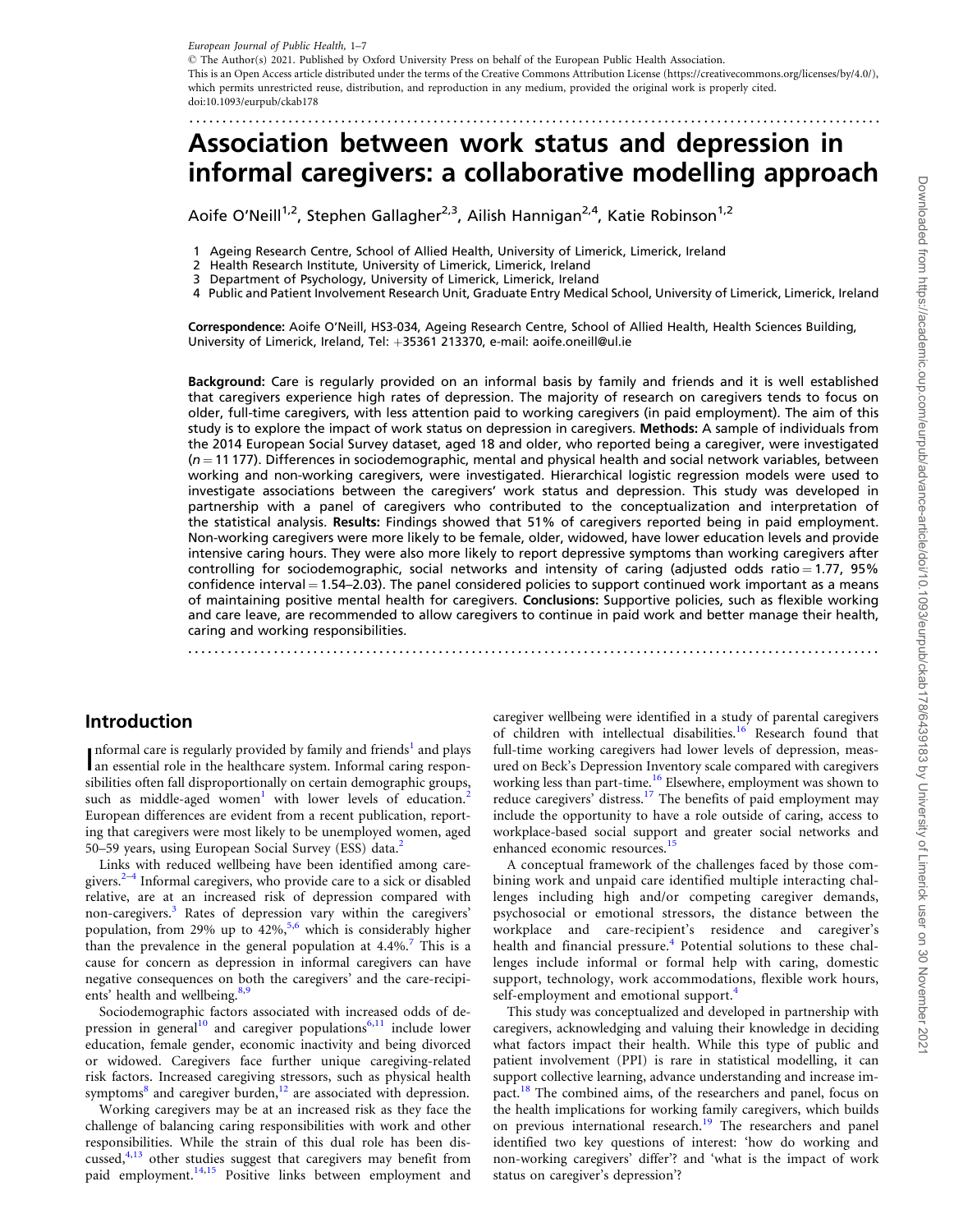<span id="page-1-0"></span>Synthesizing panel feedback with the reviewed literature,  $4,8,10$  $4,8,10$  $4,8,10$  $4,8,10$  $4,8,10$  the researchers developed the following refined aims: (i) to identify sociodemographic, mental and physical health and social network differences, between working and non-working caregivers, and (ii) to investigate the impact of work status on caregivers' depression, using hierarchical logistic regression models and controlling for sociodemographic variables.

### Methods

#### Study

This study uses data from the 2014 seventh round of the ESS, which focuses on 'social inequalities in health and their determinants'. Anonymized data from the ESS are freely available without restrictions for not for profit purposes. The ESS is a biennial cross-national survey of attitudes and behaviour established in 2001. The ESS uses cross-sectional, probability samples, which are representative of all persons aged 15+, resident within private households in each country. ESS is a pan-European survey of 21 countries; Austria, Belgium, Czech Republic, Denmark, Estonia, Finland, France, Germany, Hungry, Ireland, Israel, Lithuania, The Netherlands, Norway, Poland, Portugal, Slovenia, Spain, Sweden, Switzerland and the UK. National co-ordinators and survey agencies ensure compliance with ethics approval procedures at a country level, overseen by the ESS European Research Infrastructure Consortium which subscribes to the Declaration on Professional Ethics of the International Statistical Institute.

Data were collected via face-to-face interviews with individuals aged 15+ living in private households. The average response rate for all countries was 51.6%. Data from a total of 35 063 participants were collected. The 2014 ESS was analyzed, as it is the latest round to include data relating to informal caregivers. Complete information on the survey, including questionnaires, is available from the following<http://www.europeansocialsurvey.org>.

#### Sample

A sub-sample of participants from the ESS dataset, aged  $18+$ , who reported being a caregiver, were investigated ( $n = 11 177$ , 32% of all participants). A caregiver was defined as someone who reported looking after or helping family members, friends, neighbours or others. A non-intensive caregiver was defined as anyone who provided up to 10 h of help a week, while an intensive caregiver was someone who provided over 10 h of help a week. Differences be-tween caregivers and non-caregivers are detailed elsewhere.<sup>[2](#page-5-0)</sup>

#### Measures

#### Demographic information

Demographic information included sex (male, female), age (<25, 25–34, 35–44, 45–54, 55–64, 65–74, 75+ years) and relationship status (married/partner, separated/divorced, widowed, single). The country was categorized into four regional groups<sup>[20](#page-5-0)</sup>: 'North' (Denmark, Finland, Norway and Sweden), 'West' (Austria, Belgium, France, Germany, Ireland, The Netherlands, Switzerland and UK), 'Central/East' (Czech Republic, Estonia, Hungry, Lithuania, Poland and Slovenia) and 'South' (Israel, Portugal and Spain). Education was classified using the 2011 International Standard Classification of Education (ISCED). Educational status was categorized as low secondary or less (ISCED I and II), upper secondary (ISCED IIIa, IIIb and IV) and tertiary (ISCED V). $^{2}$ 

#### Mental health

Depression was assessed using an eight-item version of the Center for Epidemiological Studies Depression Scale.<sup>22</sup> Individuals were asked how often they felt each of the following in the past week: felt depressed, felt everything was an effort, sleep was restless, was happy, felt lonely, enjoyed life, felt sad and could not get going. Those scoring a value of 10 or more were classified as having depressive symptoms.[20](#page-5-0) The validity and reliability of this scale for depression were previously demonstrated. $23$ 

#### Physical health

Participants were asked which of the following health problems they have had or experienced in the last 12 months (yes, no), from a list of the following: heart or circulation problem, high blood pressure, breathing problems, back or neck pain, muscular or joint pain in hand or arm, or muscular or joint pain in foot or leg, stomach or digestion related, skin condition related, severe headaches, diabetes and cancer. These conditions were chosen based on prevalence across Europe and common cause of deaths.<sup>[24](#page-5-0)</sup>

#### Social network

Participants were asked how often they socially meet with friends, relatives or colleagues (once a month or less, several times a month, once a week, several times a week/everyday).

#### Work status

Work status was defined where a participant reported their main activity in the last 7 days as paid employment.

#### Statistical analysis

The dataset for analysis was pooled across all countries and both post-stratification and population weights were applied to ensure that the survey data represent the national populations of  $15+$  years with respect to age, gender, education and region and give all countries a weight proportional to population size. Categorical data were described using counts and percentages. Pearson's  $\chi^2$  test was used to test associations between categorical variables. Cramer's V effect size, with  $V = 0.1$ , 0.3 and 0.5 for a small, medium and large effect, respectively, was reported where appropriate. Hierarchical logistic regression models were used to analyze associations between the caregivers' work status and depression (Model 1), controlling for sociodemographic variables (Model 2) and controlling for intensity of caring and social networks (Model 3). Adjusted odds ratios (AORs), corresponding 95% confidence intervals (CIs) and the Nagelkerke  $R^2$  goodness of fit statistic are reported. A 5% level of significance was used. All statistical analysis was undertaken using SPSS Version 24.

#### Public and patient involvement

Two stakeholder panel meetings were held with four caregivers, prior to and after statistical analysis. The panel included four full-time family caregivers; three females and one male, and all were older adults. None of the caregivers were active in the labour market at the time of this study, but three had previously balanced work and care responsibilities. The four caregivers were recruited from a larger PPI panel of older adults who have committed to working with academics on various research projects; panel recruit-ment is described elsewhere.<sup>[25](#page-5-0)</sup>

The initial meeting focused on discussing experiences of providing care to family members, defining a caregiver and balancing paid work and caregiving. Potential health and demographic differences, between working and non-working caregivers, were considered and factors which influence these differences were identified and discussed, informed by existing literature. This collaborative or participatory modelling approach involves all stakeholders in the model building process, where participants can suggest characteristics for inclusion in the model and how they may impact on the outcome. $^{26}$  $^{26}$  $^{26}$ Thus, the final variable selection was based on previous research findings, available data, as well as panel feedback.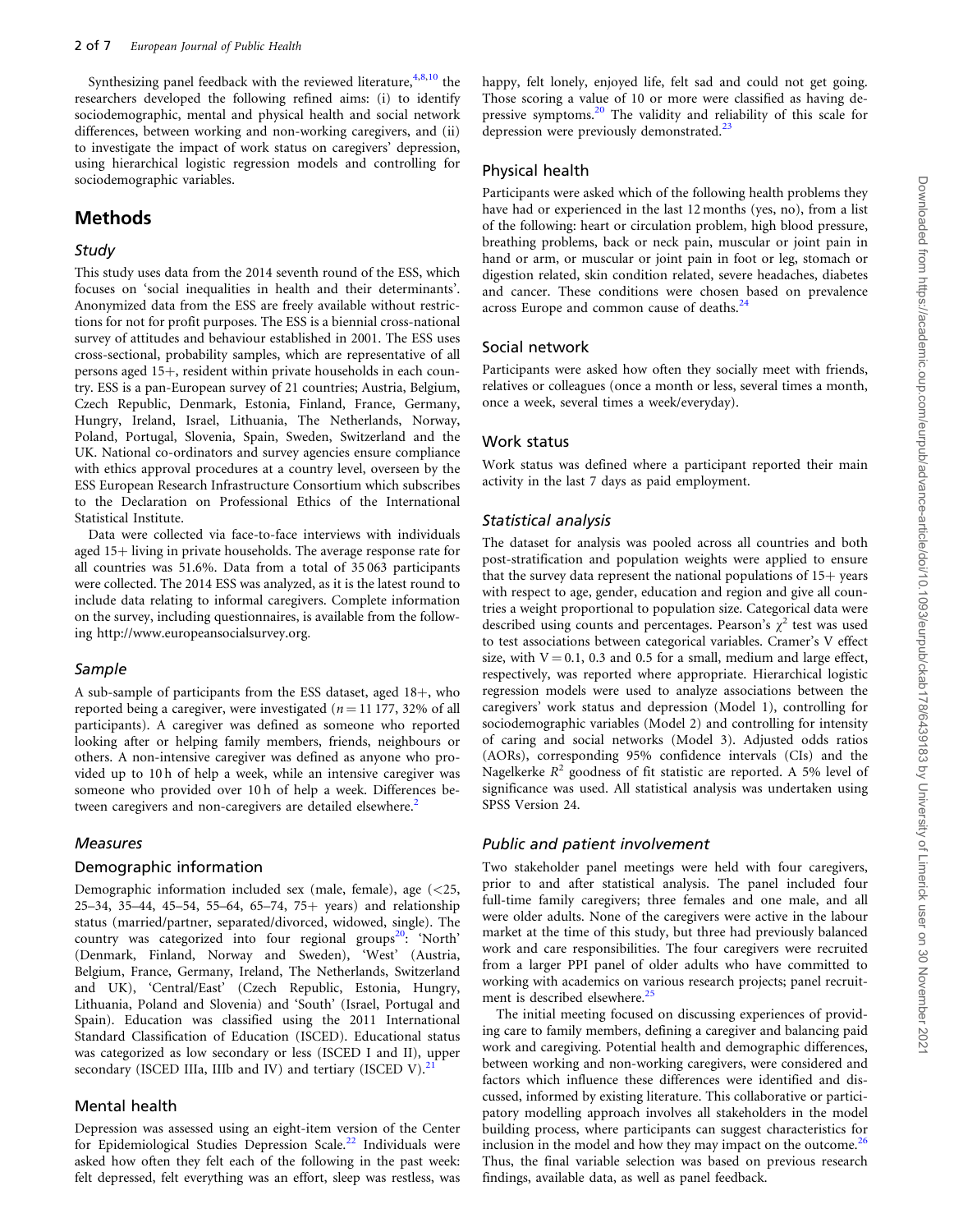<span id="page-2-0"></span>The second meeting focused on interpreting the results of the statistical analysis and framing discussion points. The PPI meetings were unstructured and facilitated through online video calls. Faceto-face meetings were not possible due to Irish public health restrictions as a result of the COVID-19 pandemic in late 2020.

### Results

#### **Sociodemographics**

Table 1 presents demographic information on caregivers  $(n = 11 177)$ . The majority are female, middle aged, employed, with an upper secondary education and reported being non-intensive caregivers (77.8%), compared with 21.9% reporting intensive caring over 10 h.

Sociodemographic differences between working and nonworking caregivers are evident from table 1. Working caregivers are more likely to be male, middle aged, have a higher level of education and provide non-intensive caring hours. Non-working caregivers are more likely to be female, older, widowed, have lower education levels and are more likely to provide intensive caring hours.

#### Physical health, depression status and social networks

[Table 2](#page-3-0) presents caregivers with a physical or mental health complaint, by work status. For all caregivers, 12.9% report symptoms of depression, with a statistically significant difference between working and non-working caregivers (16.5% of non-working caregivers reporting depression compared with 9.6%,  $P < 0.001$ ).

Back or neck pain is the most prevalent health complaint (48.1%). Across nearly every health complaint there is a statistically significant difference between prevalence for working and non-working caregivers with those not working more likely to report the health complaint.

[Table 3](#page-3-0) presents caregivers' social networks, by work status. Non-working caregivers are most likely to report frequent social meetings, with 48.1% reporting socializing several times a week/ everyday compared with 41.8% of working caregivers.

### Hierarchical logistic regression model of depression

[Table 4](#page-4-0) presents the hierarchical logistic model predicting depression for caregivers. Model 1 suggests non-working caregivers are at an increased risk of being depressed, when compared with working caregivers ( $OR = 1.92$ ,  $95\%$   $CI = 1.71-2.15$ ). This increased risk is consistent across the hierarchical models, when controlling for demographic variables (Model 2;  $AOR = 1.82$ , 95%  $CI = 1.59 - 2.09$ ) and intensity of caring and social networks (Model 3;  $AOR = 1.77$ , 95%  $CI = 1.54-2.03$ . Country differences were identified with an increased risk of depression of non-working carers in countries in all regions compared with the North region (Denmark, Finland, Norway and Sweden).

### **Discussion**

This study examined data from the 2014 ESS and focused on the health implications for working and non-working caregivers. Within ESS, 11 177 (32%) were characterized as informal caregivers, with over half (51%) also being in paid employment. Results found that non-working caregivers are at a considerably higher risk of depression compared with working caregivers (16.5% of non-working caregivers reported depressive symptoms compared with 10% of working caregivers). After controlling for sociodemographic variables, intensity of caring and social networks, non-working caregivers were more likely to report depressive symptoms than working caregivers  $(AOR = 1.77, 95\% \text{ CI} = 1.54 - 2.03)$ .

This study was conceptualized and interpreted with a panel of caregivers. The finding of non-working caregivers being more at risk of depression resonated with the panel, but they considered the prevalence of depression somewhat lower than expected. While higher rates of depression were reported in reviews of caring populations,[5](#page-5-0),[6](#page-5-0) these reviews included few studies with population representative samples. Similar rates of depression to our findings were reported in other studies using population-representative samples.<sup>[27](#page-5-0)[,28](#page-6-0)</sup>

The panel highlighted that working caregivers have the ability to physically and mentally leave their caring responsibilities

Table 1 Demographic information for caregivers ( $n = 11177$ ) by work status

|                     |                                  | <b>Full sample</b> | <b>Work status</b>         |                    | P-values         |  |
|---------------------|----------------------------------|--------------------|----------------------------|--------------------|------------------|--|
|                     |                                  | $(n = 11177)$      | <b>Yes</b><br>$(n = 5743)$ | No<br>$(n = 5409)$ | (effect size)    |  |
| Sex                 | Male                             | 5009 (44.8)        | 2891 (50.3)                | 2108 (39.0)        | $<$ 0.001 (0.11) |  |
|                     | Female                           | 6168 (55.2)        | 2852 (49.7)                | 3300 (61.0)        |                  |  |
| Age                 | $<$ 25                           | 1135 (10.2)        | 415 (5.8)                  | 719 (12.3)         | $<$ 0.001 (0.52) |  |
|                     | $25 - 34$                        | 1413 (12.6)        | 988 (18.6)                 | 425 (8.9)          |                  |  |
|                     | $35 - 44$                        | 1688 (15.1)        | 1210 (21.1)                | 474 (8.8)          |                  |  |
|                     | $45 - 54$                        | 2432 (21.8)        | 1826 (31.8)                | 596 (11.0)         |                  |  |
|                     | $55 - 64$                        | 2254 (20.2)        | 1175 (20.5)                | 1072 (19.8)        |                  |  |
|                     | $65 - 74$                        | 1471 (13.2)        | 113(2.0)                   | 1356 (25.1)        |                  |  |
|                     | $75+$                            | 785 (7.0)          | 16(0.2)                    | 766 (14.1)         |                  |  |
| Relationship status | Married/partner                  | 6685 (60.3)        | 3522 (617)                 | 3146 (58.7)        | $<$ 0.001 (0.15) |  |
|                     | Single                           | 2793 (25.0)        | 1508 (9.9)                 | 1279 (9.0)         |                  |  |
|                     | Separated/divorced               | 1050 (9.5)         | 566 (1.9)                  | 483 (8.5)          |                  |  |
|                     | Widowed                          | 563 (5.1)          | 109 (26.4)                 | 454 (23.9)         |                  |  |
| Education           | Lower secondary or less          | 3201 (28.8)        | 1057 (18.5)                | 2143 (40.0)        | $<$ 0.001 (0.25) |  |
|                     | Upper secondary                  | 5742 (51.7)        | 3228 (56.4)                | 2498 (46.6)        |                  |  |
|                     | Tertiary                         | 2161 (19.5)        | 1440 (25.2)                | 714 (13.3)         |                  |  |
| Region              | North                            | 819 (7.3)          | 456 (7.9)                  | 363(6.7)           | $<$ 0.001 (0.04) |  |
|                     | West                             | 7138 (63.9)        | 3662 (63.8)                | 3461 (64.0)        |                  |  |
|                     | Central/east                     | 1715 (15.3)        | 919 (16.0)                 | 793 (14.7)         |                  |  |
|                     | South                            | 1505 (13.5)        | 707 (12.3)                 | 792 (14.6)         |                  |  |
| Hours spent caring  | Non-intensive caregiver (1-10 h) | 8594 (77.8)        | 4743 (83.5)                | 3833 (71.8)        | $<$ 0.001 (0.14) |  |
|                     | Intensive caregivers $($ > 10 h) | 2451 (22.2)        | 937 (16.5)                 | 1507 (28.2)        |                  |  |

Counts (%) presented.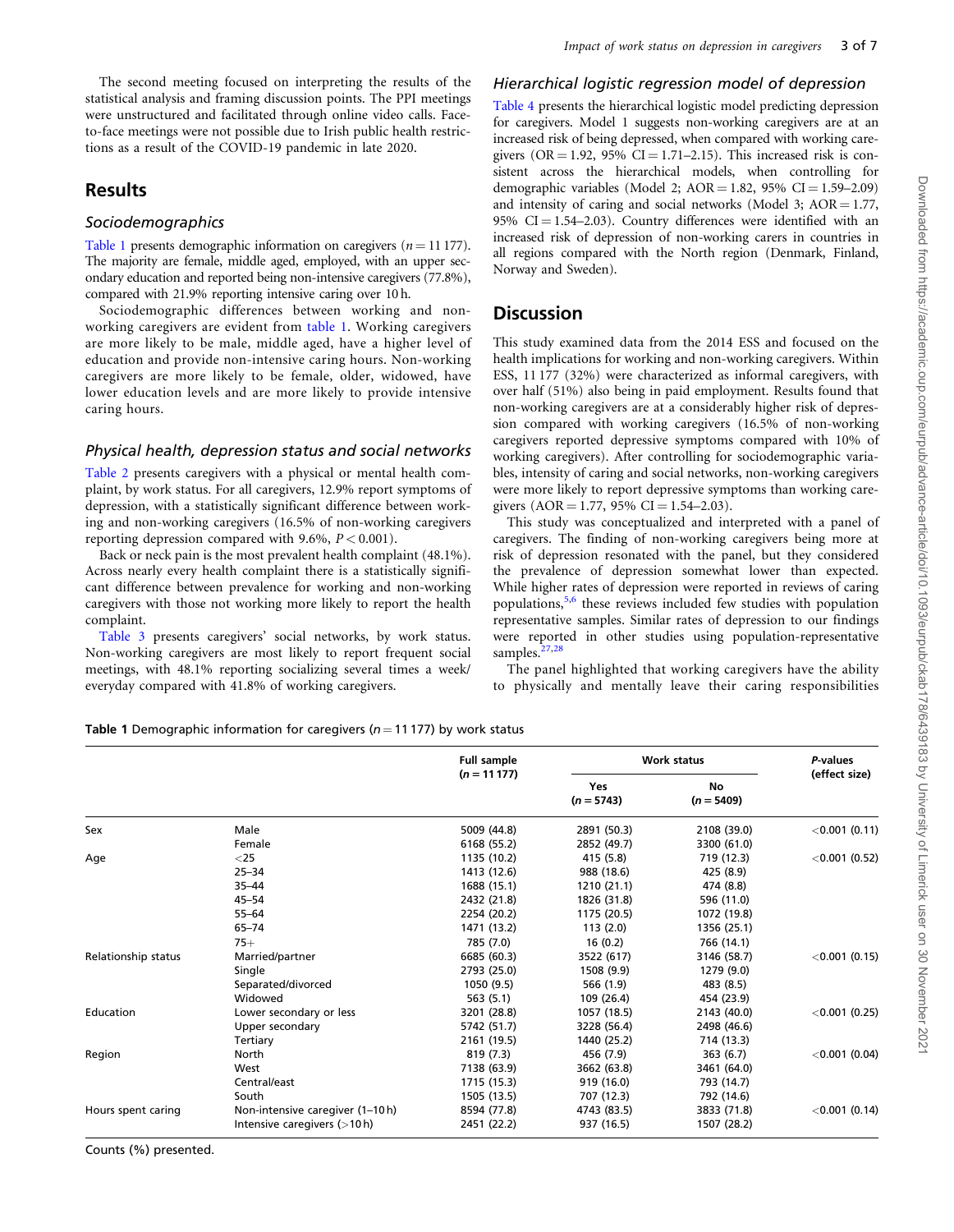#### <span id="page-3-0"></span>Table 2 Caregivers reporting a mental or physical health condition, by work status

|                                    | <b>Full sample</b><br>$(n = 11177)$ |                     | <b>Work status</b> |                  |  |
|------------------------------------|-------------------------------------|---------------------|--------------------|------------------|--|
|                                    |                                     | Yes<br>$(n = 5743)$ | No<br>$(n = 5409)$ | (effect size)    |  |
| Mental health                      |                                     |                     |                    |                  |  |
| Depression                         | 1426 (12.9)                         | 546 (9.6)           | 878 (16.5)         | $<$ 0.001 (0.10) |  |
| Physical health                    |                                     |                     |                    |                  |  |
| Heart or circulation problem       | 1243 (11.2)                         | 367 (6.4)           | 876 (16.2)         | $<$ 0.001 (0.16) |  |
| High blood pressure                | 2117 (19.0)                         | 742 (13.0)          | 1372 (25.4)        | $<$ 0.001 (0.16) |  |
| Breathing problems                 | 1191 (10.7)                         | 512 (8.9)           | 674 (12.5)         | $<$ 0.001 (0.06) |  |
| Back or neck pain                  | 5355 (48.1)                         | 2840 (49.6)         | 2502 (46.4)        | 0.001(0.03)      |  |
| Muscular or joint pain in hand/arm | 3094 (27.8)                         | 1430 (25.0)         | 1657 (30.7)        | $<$ 0.001 (0.06) |  |
| Muscular or joint pain in foot/leg | 3088 (27.6)                         | 1384 (24.2)         | 1697 (31.4)        | $<$ 0.001 (0.08) |  |
| Stomach or digestion related       | 2230 (20.0)                         | 1056 (18.5)         | 1174 (21.8)        | $<$ 0.001 (0.04) |  |
| Skin condition                     | 1209 (10.9)                         | 546 (9.5)           | 658 (12.2)         | $<$ 0.001 (0.04) |  |
| Severe headache                    | 2074 (18.6)                         | 1075 (18.8)         | 999 (18.5)         | 0.72(0.003)      |  |
| <b>Diabetes</b>                    | 648 (5.8)                           | 187 (3.4)           | 450 (8.3)          | $<$ 0.001 (0.11) |  |
| Cancer (currently)                 | 390 (3.6)                           | 130 (2.3)           | 259 (4.9)          | $<$ 0.001 (0.07) |  |

Count (%) presented.

#### Table 3 Caregivers' social network, by work status

|                 |                               | <b>Full sample</b><br>$(n = 11177)$ | Work status         | P-values           |                  |
|-----------------|-------------------------------|-------------------------------------|---------------------|--------------------|------------------|
|                 |                               |                                     | Yes<br>$(n = 5743)$ | No<br>$(n = 5409)$ | (effect size)    |
| Social meetings | Once a month or less          | 1827 (16.4)                         | 935 (16.4)          | 884 (16.4)         | $<$ 0.001 (0.07) |
|                 | Several times a month         | 2281 (20.5)                         | 1236 (21.6)         | 1042 (19.4)        |                  |
|                 | Once a week                   | 2019 (18.2)                         | 1154 (20.2)         | 864 (16.1)         |                  |
|                 | Several times a week/everyday | 4985 (44.9)                         | 2387 (41.8)         | 2586 (48.1)        |                  |

Count (%) presented.

temporarily, they feel more independent and important, they have opportunities to make money, get dressed up and have social interactions at work. They discussed the mental health impact of being a full-time caregiver: feeling isolated, lonely, invisible, guilty and misunderstood; feelings which are commonly reported in other qualitative studies of family caregivers.<sup>[29–31](#page-6-0)</sup> The panel detailed the benefit of work's social experience for their mental health. This is in accordance with our statistical findings showing links between social networks and depression. Elsewhere in the literature, results suggest that long-term activity restrictions are related to increased depression in caregivers.<sup>[8](#page-5-0)</sup>

Despite the benefits of working, our panel highlighted that, depending on the amount of caring being provided, balancing work and caring responsibilities is not feasible long term. They reported feeling like they 'lived two separate lives', one at work and one at home. This was a cause of stress and anxiety, as they felt conflicted about going to work as they were needed at home. Generally, the PPI panel believe the support structures are not in place to support working caregivers and reported feeling under-valued by the government.

The panel made recommendations towards flexible working conditions such as the option to work from home and also acknowledged the positive effects support groups and good social networks have on caregivers' mental health. This aligns with previous research, which reported the protective impact of social networks for caregivers' mental health $32$  and our findings that caregivers who had more social contact were less depressed. Yet, while the panel considered work as an important means of facilitating impromptu social interactions, our statistical results suggested that non-working caregivers had more social meetings. Public health

campaigns or interventions focusing on improving social networks for caregivers have previously been recommended $32$  and may contribute to raising awareness of the importance of strong social networks for caregiver's mental health.

Verbakel et al.<sup>2</sup> made general recommendations towards supportive policies, such as respite care, training or counselling, being made more easily accessible to caregivers. However, we must consider how current supportive policies for caregivers vary considerably across Europe. $33,34$  While financial support is the most common type of support provided, $33$  findings suggest that more effective supports are those that give a break from caring responsibilities, support caregivers emotionally and provide them with skills to improve and better deal with their care situation. $35$  Our findings suggest working caregivers have better mental health. Thus implementing more standardized policies could aid working caregivers in balancing their dual responsibilities and better sustain informal care, which is an important resource for our healthcare systems.

Since data collection in 2014, policy changes have been primarily at individual country level with heterogeneous policies in place. However, on 20 June 2019, the European Union Directive on work–life balance for parents and carers introduced the entitlement to 5 days of carers' leave per year, for workers providing personal care or support to a relative or person living in the same household and extended the right to request flexible working arrangements to working carers.<sup>[36](#page-6-0)</sup> While many EU Member States already have measures in place that go beyond these provisions, the Work–Life Balance Directive can nevertheless be considered an important step in recognizing informal carers.

Recently, Brimblecombe et al.[37](#page-6-0) discussed the idea of reducing the need for unpaid care. They recognized the substantial costs incurred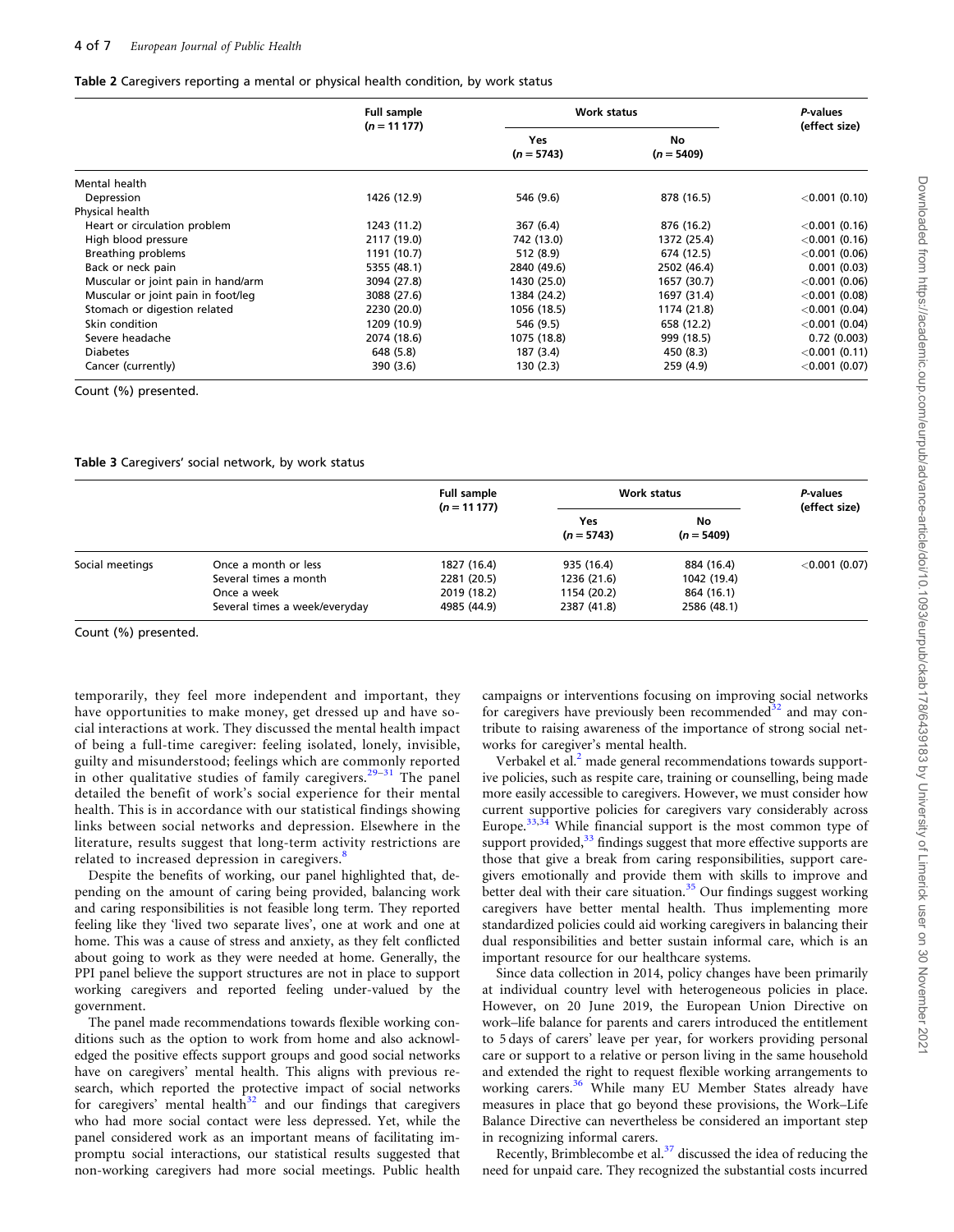<span id="page-4-0"></span>

| Table 4 Hierarchical logistic regression model of depression |  |  |  |
|--------------------------------------------------------------|--|--|--|
|--------------------------------------------------------------|--|--|--|

|                                               |                       | Model 1             |          | Model 2             |            | Model 3             |          |
|-----------------------------------------------|-----------------------|---------------------|----------|---------------------|------------|---------------------|----------|
|                                               |                       | OR (95% CI)         | P-values | OR (95% CI)         | P-values   | OR (95% CI)         | P-values |
| Non-working caregiver                         |                       | $1.92(1.71 - 2.15)$ | < 0.001  | 1.82 (1.59-2.09)    | ${<}0.001$ | 1.77 (1.54–2.03)    | < 0.001  |
| Female                                        |                       |                     |          | $2.00(1.76 - 2.27)$ | < 0.001    | 1.99 (1.75-2.26)    | < 0.001  |
| Age (ref. $<$ 25)                             | $25 - 34$             |                     |          | $1.53(1.18-1.98)$   | < 0.001    | $1.50(1.16-1.94)$   | < 0.001  |
|                                               | $35 - 44$             |                     |          | $1.85(1.41 - 2.43)$ |            | 1.82 (1.38-2.39)    |          |
|                                               | $45 - 54$             |                     |          | $1.51(1.15-1.98)$   |            | $1.47(1.12 - 1.93)$ |          |
|                                               | $55 - 64$             |                     |          | $1.26(0.96-1.66)$   |            | $1.22(0.29 - 1.61)$ |          |
|                                               | $65 - 74$             |                     |          | $0.86(0.63 - 1.16)$ |            | $0.83(0.62 - 1.13)$ |          |
|                                               | $75+$                 |                     |          | $1.05(0.76 - 1.47)$ |            | $1.03(0.74 - 1.44)$ |          |
| Education (ref. tertiary)                     | Primary               |                     |          | $3.23(2.63 - 3.98)$ | < 0.001    | 3.07 (2.49-3.78)    | < 0.001  |
|                                               | Secondary             |                     |          | $2.00(1.64 - 2.45)$ |            | $1.97(1.61 - 2.41)$ |          |
| Relationship status (ref.<br>married/partner) | Separated/divorced    |                     |          | 1.73 (1.43-2.09)    | < 0.001    | 1.73 (1.43-2.09)    | < 0.001  |
|                                               | Widowed               |                     |          | 1.62 (1.34-2.08)    |            | $1.63(1.33 - 2.09)$ |          |
|                                               | Single                |                     |          | 1.59 (1.34-1.89)    |            | 1.59 (1.33-1.89)    |          |
| Region (ref. North)                           | West                  |                     |          | 2.40 (1.75-3.29)    | < 0.001    | 2.37 (1.73-3.26)    | < 0.001  |
|                                               | Central/East          |                     |          | 2.72 (1.94-3.83)    |            | 2.53 (1.79-3.58)    |          |
|                                               | South                 |                     |          | $2.58(1.83 - 3.64)$ |            | 2.42 (1.71-3.42)    |          |
| Intensive caregiver                           |                       |                     |          |                     |            | $1.27(1.11 - 1.45)$ | < 0.001  |
| Social meetings                               | Once a month or less  |                     |          |                     |            | $1.23(1.04-1.45)$   | < 0.001  |
| (ref. several times a                         | Several times a month |                     |          |                     |            | $0.65(0.55 - 0.77)$ |          |
| week/everyday)                                | Once a week           |                     |          |                     |            | $0.89(0.75 - 1.05)$ |          |
| Nagelkerke $R^2$                              |                       | 0.02                |          | 0.09                |            | 0.10                |          |

Model 2 controlling for sex, age, relationship status, education and region.

Model 3 controlling for sex, age, relationship status, education, region, intensity of caregiving and social meetings.

by governments for caregivers, through lower tax revenue, welfare benefit payments and health service use. While these costs are essential to support caregivers, the question was raised as to whether these funds could be better spent on supportive policies. Initiatives could be developed to support the education, training, employment, financial situation and physical and mental health of caregivers. More specifically Brimblecombe et al. highlighted how support in workplaces is valuable to working caregivers, a point consistent with our PPI panel. Here, the panel considered flexible working essential, as they believe the cost of a replacement or substitute caregiver during work hours does not equate to the income earned. The panel noted the ability to work at home in some capacity was more suited to facilitating working and caring responsibilities.

A European report strengthens this claim by suggesting suitable interventions, to facilitate caregivers combining work and care including care leave and making work flexibility legally possible. $34$ While it is clear that work support is fundamental to caregivers' wellbeing, evidence also suggests a combination of potentially effect-ive interventions is most effective.<sup>[38](#page-6-0)</sup> Other suitable support policies for working caregivers' wellbeing could include combinations of formal care services for people with care needs ('replacement' or 'substitution' care), psychological therapy, training and education, and support groups.

The COVID-19 pandemic has accelerated changes to the ways people work and these changes have the potential to create addition-al challenges and/or potential benefits for working caregivers.<sup>[39](#page-6-0)</sup> Further research is needed on the longitudinal impact and differen-tial impact of the pandemic on working family caregivers.<sup>[39](#page-6-0)</sup>

#### Strengths and limitations

A unique strength of this study is the collaboration between a PPI panel of family caregivers and academic researchers. PPI in the statistical analysis is often underexplored but acknowledging and valuing lay knowledge of the context supported meaningful interpretations of our findings. Another strength is the use of data from a large pan-European study of 21 countries, providing useful insights into the health implications for working and non-working caregivers.

Rates of depression are somewhat lower than previously identified in caregiver populations.<sup>[5,6](#page-5-0)</sup> Thus, our findings may be somewhat conservative due to the self-reported nature of the ESS data and the lack of data collected on specific caring responsibilities. For example, the caring role and the hours provided are both self-reported, meaning some undefined caregivers may be excluded from analysis and information on who is being cared for (e.g. adults and/or children; live-in care vs. care outside the home) is not reported and therefore cannot be accounted for in the analysis.

The panel hypothesized differences in stress by work status; however, no measure of stress was collected in the ESS and therefore could not be incorporated into the analysis. Future research could consider working collaboratively with a panel of caregivers, prior to data collection to expand on the variables to be measured and increase explanatory ability of the statistical models. The crosssectional nature of the data is also a limitation, as no conclusions can be made as to the long-term impact of caring on mental health. The data collection date (2014) means that changes in social policy to support carer participation in the labour market in Europe<sup>40</sup> in the intervening years would not be reflected in the statistical findings. While several significant associations of depression are identified, a substantial proportion of the variance in the models is unexplained.

While none of the four caregivers involved in the panel was working at the time of the study, three had previously balanced work and caring commitments. As circumstances, attitudes and legislation may change over time, the perspective of caregivers active in the labour market may have resulted in alternative feedback. Due to the timing of this study, with COVID-19 restrictions in place, it was not feasible to recruit additional caregivers to the already established research panel.<sup>[25](#page-5-0)</sup> We would recommend future work consider a similar collaborative modelling approach with a mix of caregivers who are both active and inactive in the labour market. The insights provided by the caregiver panel may be restricted to an Irish focus. However, legislative and normative contexts with regard to labour market participation, care provision may differ across the other ESS represented countries in Europe. We identified cross-country differences in our study and further subgroup analysis of region may be useful to identify any effect modification for caregivers' depression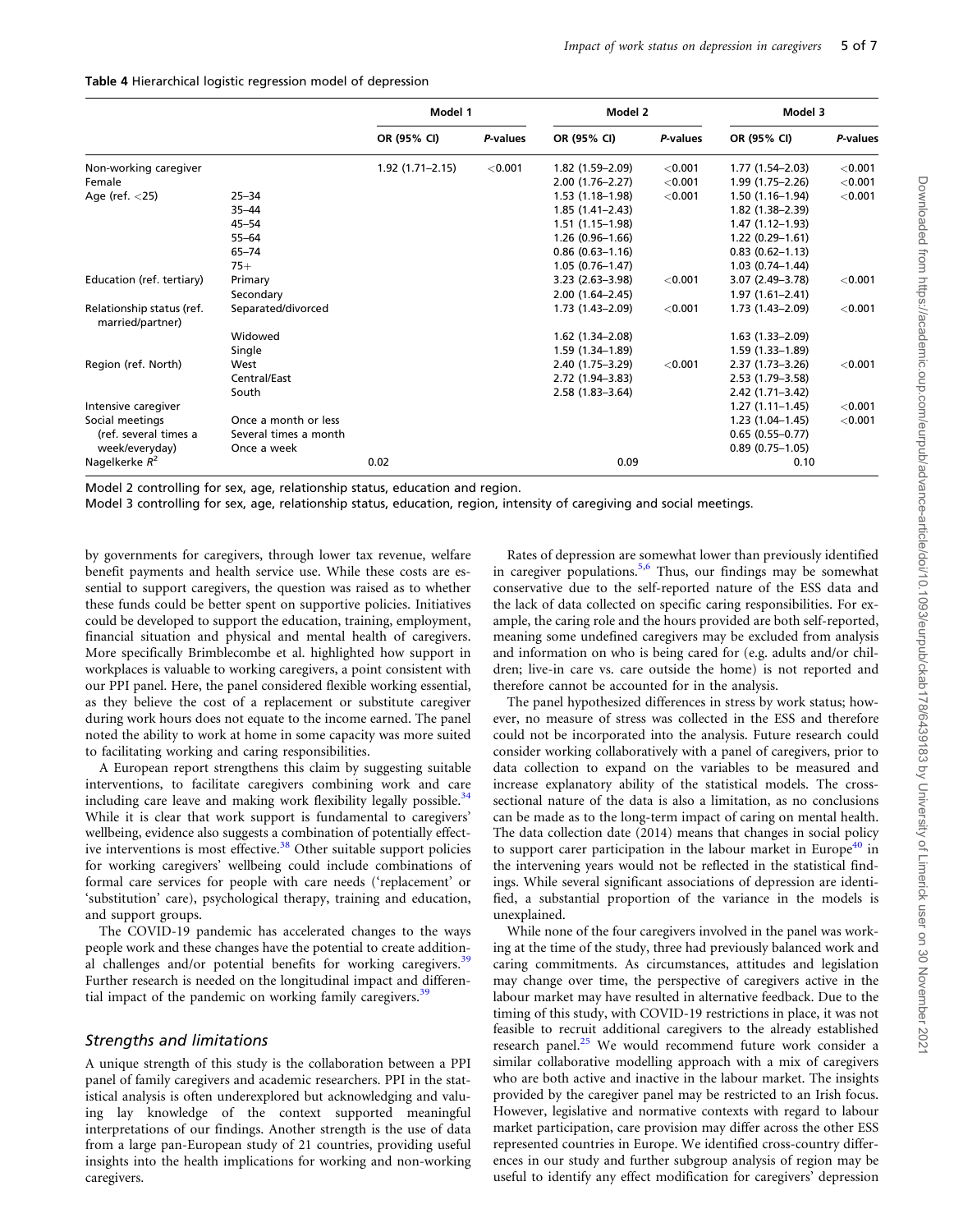<span id="page-5-0"></span>with a more detailed analysis of cross-country differences in caregiver legislation and consulting caregivers from across Europe.

# Conclusions

In a study of 11 177 caregivers, from the 2014 ESS, differences between working and non-working caregivers were evident. The findings were interpreted in partnership with a panel of caregivers, highlighting the value of collaborative modelling. Findings suggest that non-working caregivers are at a considerably higher risk of depression when compared with working caregivers. Supportive policies such as flexible working and care leave are recommended. Enabling caregivers to continue in paid work and better balance their caring and working responsibilities would support caregivers' health and sustain an important resource for our healthcare systems.

# Acknowledgements

The authors would like to acknowledge the contribution of the panel of caregivers who participated in this study. They would also like to acknowledge Dr Mairead Conneeley of the University of Limerick for her useful discussions on the study.

### Supplementary data

Supplementary data are available at EURPUB online.

# Funding

This work was supported by an unrestricted grant from the Health Research Institute, University of Limerick.

Conflicts of Interest: None declared.

# Ethics

The PPI panel has received ethical approval from the Faculty of Education and Health Sciences, University of Limerick, Research Ethics Committee [2020\_03\_51\_EHS (ER)].

### Key points

- This study was developed in partnership with a panel of caregivers who contributed to the conceptualization and interpretation of statistical analysis.
- Non-working caregivers were also more likely to report depressive symptoms than working caregivers after controlling for sociodemographic variables and intensity of caring.
- Supportive policies such as flexible working and care leave are recommended to allow caregivers continue in paid work and better manage their health, caring and working responsibilities.

# References

- [1](#page-0-0) Colombo F, Llena-Nozal A, Mercier J, Tjadens F. OECD Health Policy Studies Help Wanted? Providing and Paying for Long-Term Care. OECD Publishing, Paris, 2011: 350–68.
- [2](#page-0-0) Verbakel E, Tamlagsrønning S, Winstone L, et al. Informal care in Europe: findings from the European Social Survey (2014) special module on the social determinants of health. Eur J Public Health 2017;27:90–5.
- [3](#page-0-0) Pinquart M, Sörensen S. Differences between caregivers and noncaregivers in psychological health and physical health: a meta-analysis. Psychol Aging 2003;18: 250–67.
- [4](#page-0-0) Spann A, Vicente J, Allard C, et al. Challenges of combining work and unpaid care, and solutions: a scoping review. Health Soc Care Community 2020;28:699–715.
- [5](#page-0-0) Singer GH. Meta-analysis of comparative studies of depression in mothers of children with and without developmental disabilities. Am J Ment Retard 2006;111:155-69.
- [6](#page-0-0) Geng H-M, Chuang D-M, Yang F, et al. Prevalence and determinants of depression in caregivers of cancer patients: a systematic review and meta-analysis. Medicine (Baltimore) 2018;97:e11863.
- [7](#page-0-0) World Health Organization. Depression and Other Common Mental Disorders: Global Health EstimatesWorld Health Organization, Geneva, 2017.
- [8](#page-0-0) Smith GR, Williamson GM, Miller LS, Schulz R. Depression and quality of informal care: a longitudinal investigation of caregiving stressors. Psychol Aging 2011;26:584–91.
- [9](#page-0-0) Beach SR, Schulz R, Williamson GM, et al. Risk factors for potentially harmful informal caregiver behavior. J Am Geriatr Soc 2005;53:255–61.
- [10](#page-0-0) Rai D, Zitko P, Jones K, et al. Country-and individual-level socioeconomic determinants of depression: multilevel cross-national comparison. Br J Psychiatry 2013; 202:195–203.
- [11](#page-0-0) Ingersoll B, Meyer K, Becker MW. Increased rates of depressed mood in mothers of children with ASD associated with the presence of the broader autism phenotype. Autism Res 2011;4:143–8.
- [12](#page-0-0) Del-Pino-Casado R, Rodríguez Cardosa M, López-Martínez C, Orgeta V. The association between subjective caregiver burden and depressive symptoms in carers of older relatives: a systematic review and meta-analysis. PLoS One 2019; 14:e0217648.
- [13](#page-0-0) Kohl NM, Mossakowski KN, Sanidad II, et al. Does the health of adult child caregivers vary by employment status in the United States? *J Aging Health* 2019;31:1631-51.
- [14](#page-0-0) Morris SM, King C, Turner M, Payne S. Family carers providing support to a person dying in the home setting: a narrative literature review. Palliat Med 2015;29:487–95.
- [15](#page-0-0) Jungblut J-M. Working and Caring: Reconciliation Measures in Times of Demographic Change. Publications Office of the European Union, Luxembourg, 2015.
- [16](#page-0-0) Olsson MB, Hwang CP. Well-being, involvement in paid work and division of child-care in parents of children with intellectual disabilities in Sweden. J Intellect Disabil Res 2006;50:963–9.
- [17](#page-0-0) Möller-Leimkühler AM, Wiesheu A. Caregiver burden in chronic mental illness: the role of patient and caregiver characteristics. Eur Arch Psychiatry Clin Neurosci 2012; 262:157–66.
- [18](#page-0-0) Hannigan A. Public and patient involvement in quantitative health research: a statistical perspective. Health Expect 2018;21:939–43.
- [19](#page-0-0) Wolff JL, Spillman BC, Freedman VA, Kasper JD. A national profile of family and unpaid caregivers who assist older adults with health care activities. JAMA Intern Med 2016;176:372–9.
- [20](#page-1-0) Huijts T, Stornes P, Eikemo TA, et al.; HiNews Consortium. Prevalence of physical and mental non-communicable diseases in Europe: findings from the European Social Survey (2014) special module on the social determinants of health. Eur J Public Health 2017;27:8–13.
- [21](#page-1-0) Balaj M, McNamara CL, Eikemo TA, Bambra C. The social determinants of inequalities in self-reported health in Europe: findings from the European social survey (2014) special module on the social determinants of health. Eur J Public Health 2017;27:107–14.
- [22](#page-1-0) Radloff LS. The CES-D scale: a self-report depression scale for research in the general population. Appl Psychol Meas 1977;1:385–401.
- [23](#page-1-0) Karim J, Weisz R, Bibi Z, ur Rehman S. Validation of the eight-item center for epidemiologic studies depression scale (CES-D) among older adults. Curr Psychol 2015;34:681–92.
- [24](#page-1-0) European Social Survey. Round 7 Module on Social Inequalities in Health and Their Determinants - Question Design Final Module in Template. London: Centre for Comparative Social Surveys, City University London, 2015.
- [25](#page-1-0) Conneely M, Boland P, O'Neill A, et al. A protocol for the establishment and evaluation of an older adult stakeholder panel for health services research. HRB Open Res 2020;3:1.
- [26](#page-1-0) van Voorn GA, Vemer P, Hamerlijnck D, et al. The Missing Stakeholder Group: why patients should be involved in health economic modelling. Appl Health Econ Health Policy 2016;14:129–33.
- [27](#page-2-0) Gallagher S, Pilch M, Hannigan A. Prior depressive symptoms and persistent child problem behaviours predict future depression in parents of children with